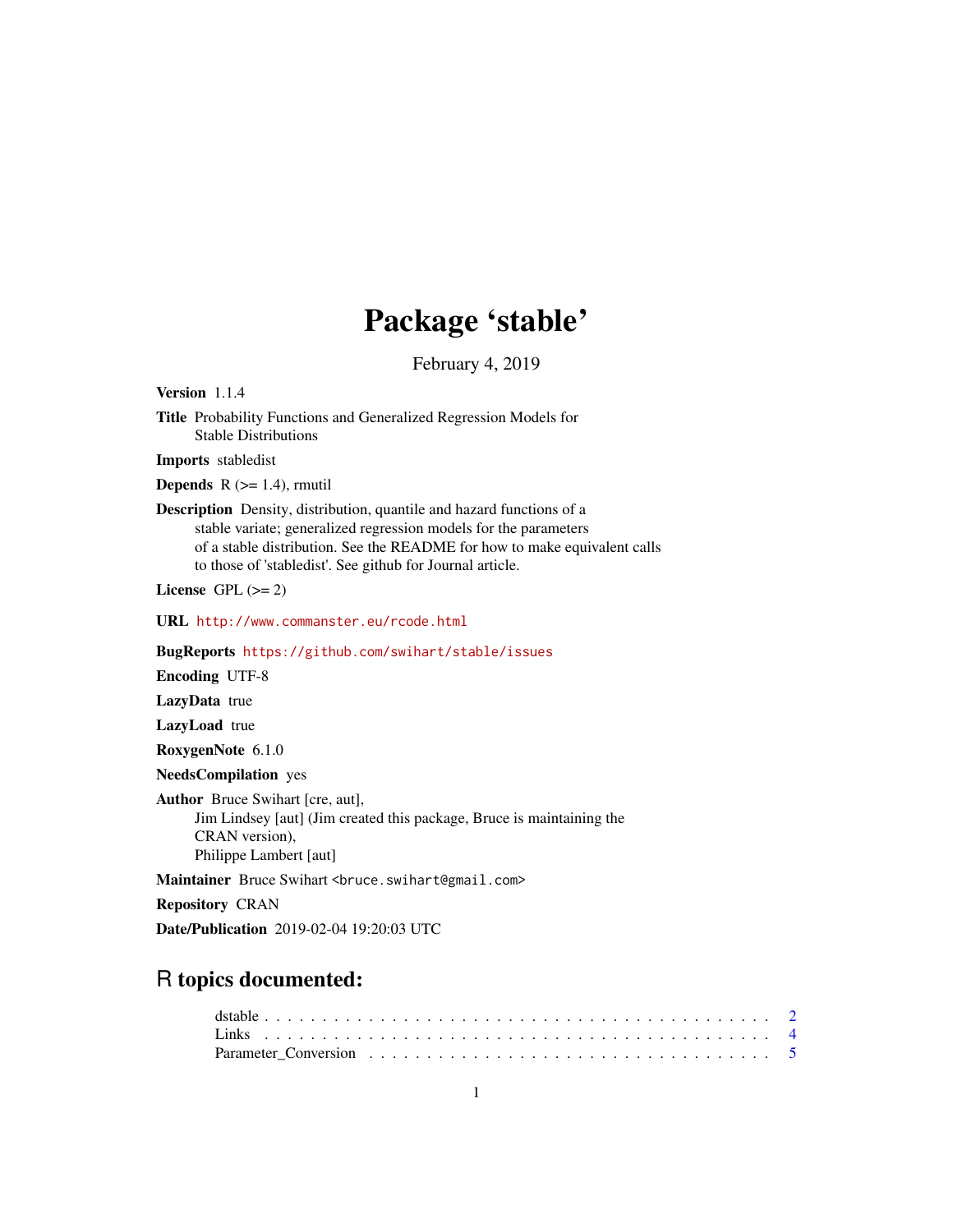#### <span id="page-1-0"></span> $2 \times 2$

| Index |  |  |  |  |  |  |  |  |  |  |  | 13 |
|-------|--|--|--|--|--|--|--|--|--|--|--|----|

dstable *Stable Distribution*

# Description

These functions provide information about the stable distribution with the location, the dispersion, the skewness and the tail thickness respectively modelled by the parameters loc, disp, skew and tail.

# Usage

```
dstable(x, loc = 0, disp = 1/\sqrt{2}, skew = 0, tail = 2,
  npt = 501, up = 10, eps = 1e-06, integration = "Romberg")
pstable(q, loc = 0, disp = 1/\sqrt{2}, skew = 0, tail = 2,
  eps = 1e-06)
qstable(p, loc = 0, disp = 1/\sqrt{2}, skew = 0, tail = 2,
  eps = 1e-06)
rstable(n = 1, loc = 0, disp = 1/\sqrt{2}, skew = 0, tail = 2,
  eps = 1e-06)
hstable(x, loc = 0, disp = 1/\sqrt{2}, skew = 0, tail = 2,
  eps = 1e-06
```
# Arguments

| x, q                 | vector of quantiles.                                              |
|----------------------|-------------------------------------------------------------------|
| loc                  | vector of (real) location parameters.                             |
| disp                 | vector of (positive) dispersion parameters.                       |
| skew                 | vector of skewness parameters (in $[-1,1]$ ).                     |
| tail                 | vector of parameters (in $[0,2]$ ) related to the tail thickness. |
| npt, up, integration |                                                                   |
|                      | As detailed herein – only available when using dstable.           |
| eps                  | scalar giving the required precision in computation.              |
| p                    | vector of probabilities.                                          |
| n                    | number of observations.                                           |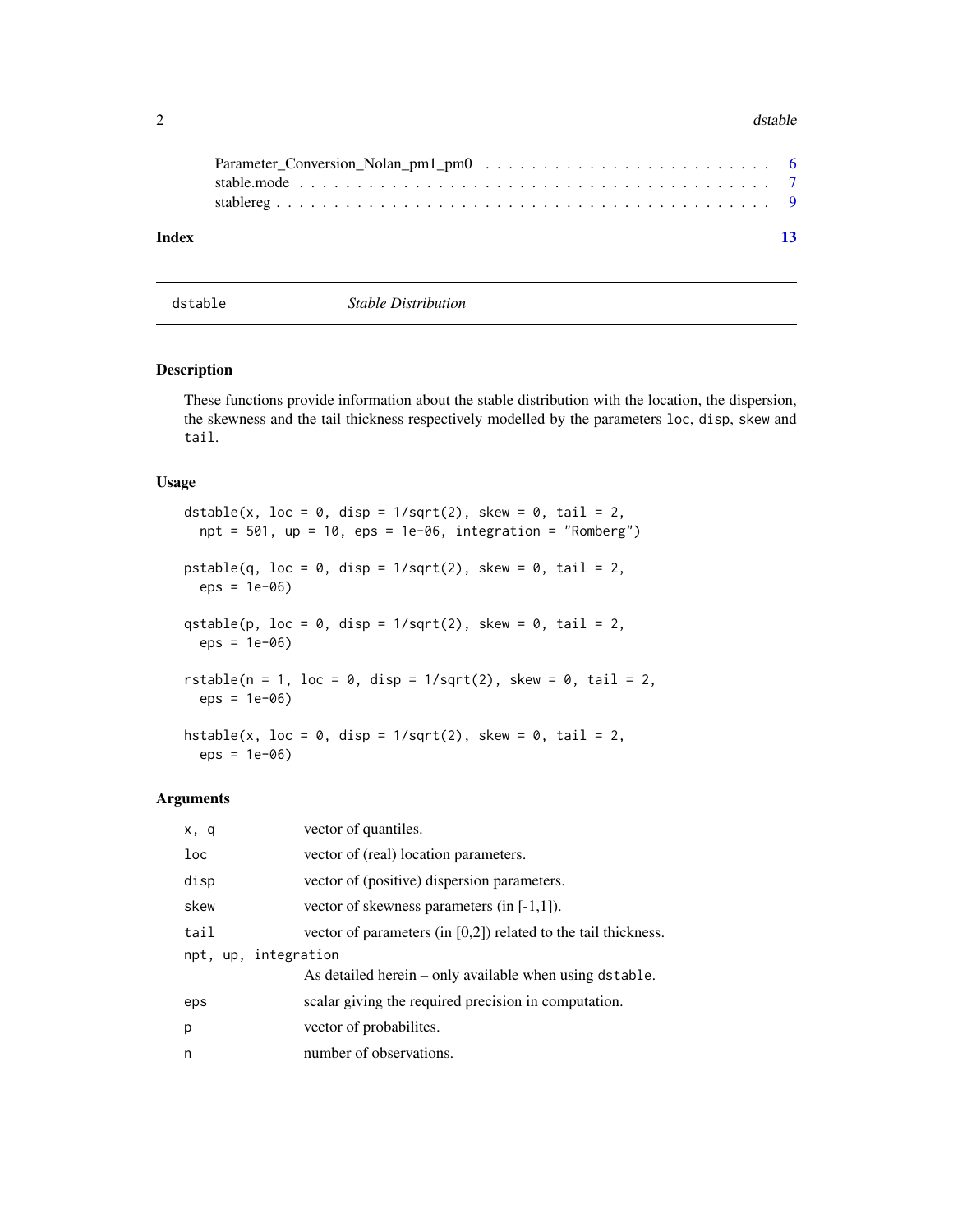#### dstable 3

# Details

dstable, pstable, qstable and hstable compute the density, the distribution, the quantile and the hazard functions of a stable variate. rstable generates random deviates with the prescribed stable distribution.

loc is a location parameter in the same way as the mean in the normal distribution: it can take any real value.

disp is a dispersion parameter in the same way as the standard deviation in the normal distribution: it can take any positive value.

skew is a skewness parameter: it can take any value in  $(-1, 1)$ . The distribution is right-skewed, symmetric and left-skewed when skew is negative, null or positive respectively.

tail is a tail parameter (often named the characteristic exponent): it can take any value in  $(0, 2)$ (with tail=1 and tail=2 yielding the Cauchy and the normal distributions respectively when symmetry holds).

If loc, disp, skew, or tail are not specified they assume the default values of  $0, 1/sqrt(2), 0$  and 2 respectively. This corresponds to a normal variate with mean= 0 and variance=  $1/2disp^2$ .

The stable characteristic function is given by

$$
greekphi(t) = ilocat-disp|t|^{tail}[1+iskewsign(t)greekomega(t, tail)]
$$

where

$$
greekomega(t,tail) = \frac{2}{\pi}LOG(ABS(t))
$$

when tail=1, and

$$
greekomega(t, tail) = tan(\frac{\pi tail}{2})
$$

otherwise.

The characteristic function is inverted using Fourier's transform to obtain the corresponding stable density. This inversion requires the numerical evaluation of an integral from 0 to  $\infty$ . Two algorithms are proposed for this. The default is Romberg's method (integration="Romberg") which is used to evaluate the integral with an error bounded by eps. The alternative method is Simpson's integration (integration="Simpson"): it approximates the integral from 0 to  $\infty$  by an integral from 0 to up with npt points subdividing  $(O, up)$ . These three extra arguments – integration, up and npt – are only available when using dstable. The other functions are all based on Romberg's algorithm.

# Functions

- dstable: density
- pstable: cdf
- qstable: quantiles
- rstable: random deviates
- hstable: hazard

#### Author(s)

Philippe Lambert (Catholic University of Louvain, Belgium, <phlambert@stat.ucl.ac.be>) Jim Lindsey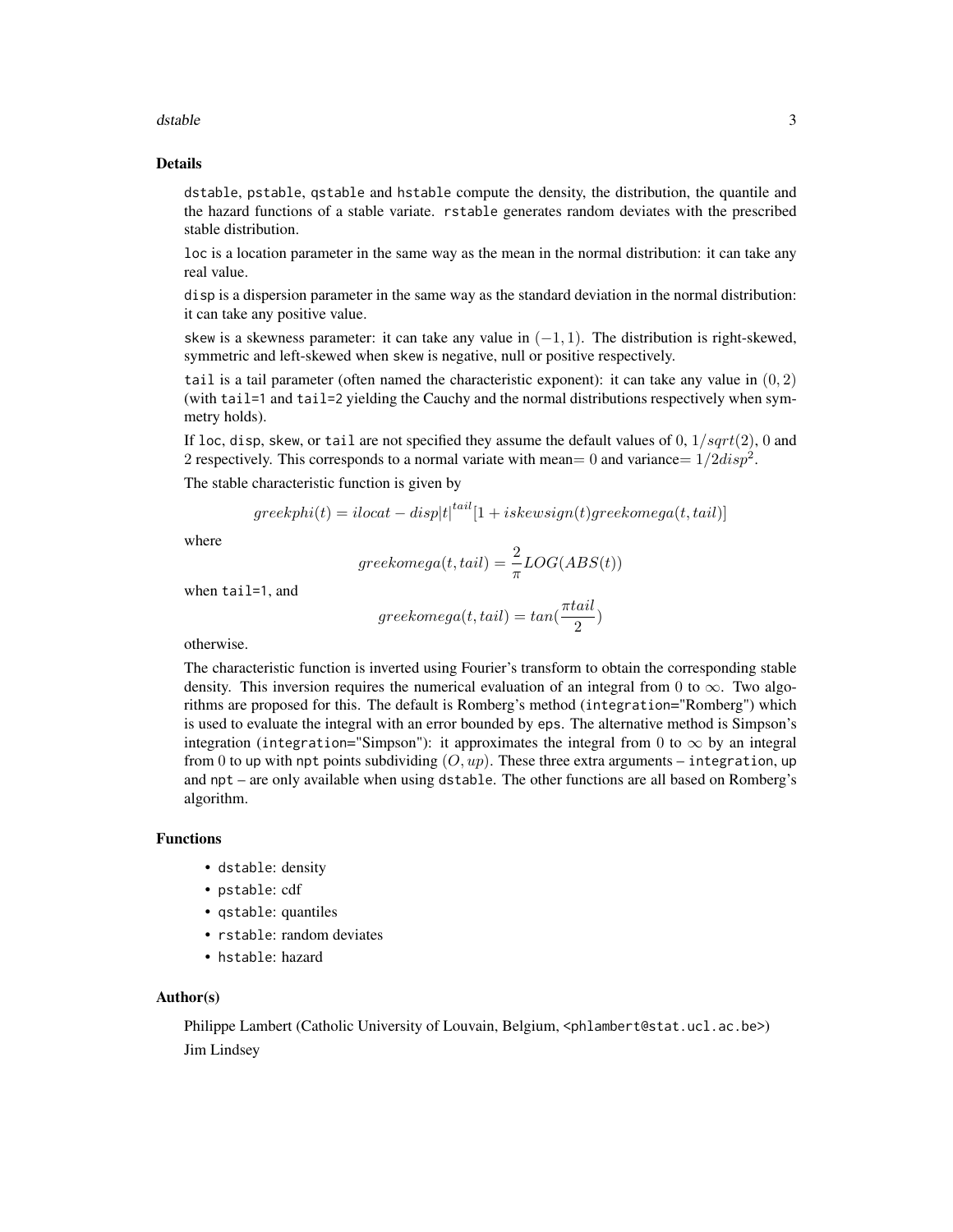# <span id="page-3-0"></span>References

Lambert, P. and Lindsey, J.K. (1999) Analysing financial returns using regression models based on non-symmetric stable distributions. Applied Statistics, 48, 409-424.

# See Also

[stablereg](#page-8-1) to fit generalized nonlinear regression models for the stable distribution parameters.

#### Examples

```
par(mfrow=c(2,2))
x \leq -\text{seq}(-5, 5, \text{by=0}.1)# Influence of loc (location)
plot(x,dstable(x,loc=-2,disp=1/sqrt(2),skew=-0.8,tail=1.5),type="l",ylab="",main="Varying LOCation")
lines(x,dstable(x,loc=0,disp=1/sqrt(2),skew=-0.8,tail=1.5))
lines(x,dstable(x,loc=2,disp=1/sqrt(2),skew=-0.8,tail=1.5))
# Influence of disp (dispersion)
plot(x,dstable(x,loc=0,disp=0.5,skew=0,tail=1.5),
  type="l",ylab="",main="Varying DISPersion")
lines(x,dstable(x,loc=0,disp=1/sqrt(2),skew=0,tail=1.5))
lines(x,dstable(x,loc=0,disp=0.9,skew=0,tail=1.5))
# Influence of skew (skewness)
plot(x,dstable(x,loc=0,disp=1/sqrt(2),skew=-0.8,tail=1.5),
 type="l",ylab="",main="Varying SKEWness")
lines(x,dstable(x,loc=0,disp=1/sqrt(2),skew=0,tail=1.5))
lines(x,dstable(x,loc=0,disp=1/sqrt(2),skew=0.8,tail=1.5))
# Influence of tail (tail)
plot(x,dstable(x,loc=0,disp=1/sqrt(2),skew=0,tail=0.8),
 type="l",ylab="",main="Varying TAIL thickness")
lines(x,dstable(x,loc=0,disp=1/sqrt(2),skew=0,tail=1.5))
lines(x,dstable(x,loc=0,disp=1/sqrt(2),skew=0,tail=2))
```
stabledist::dstable(x=1, 1, 0)

Links *Links*

#### Description

Link and inverse functions for use in stablereg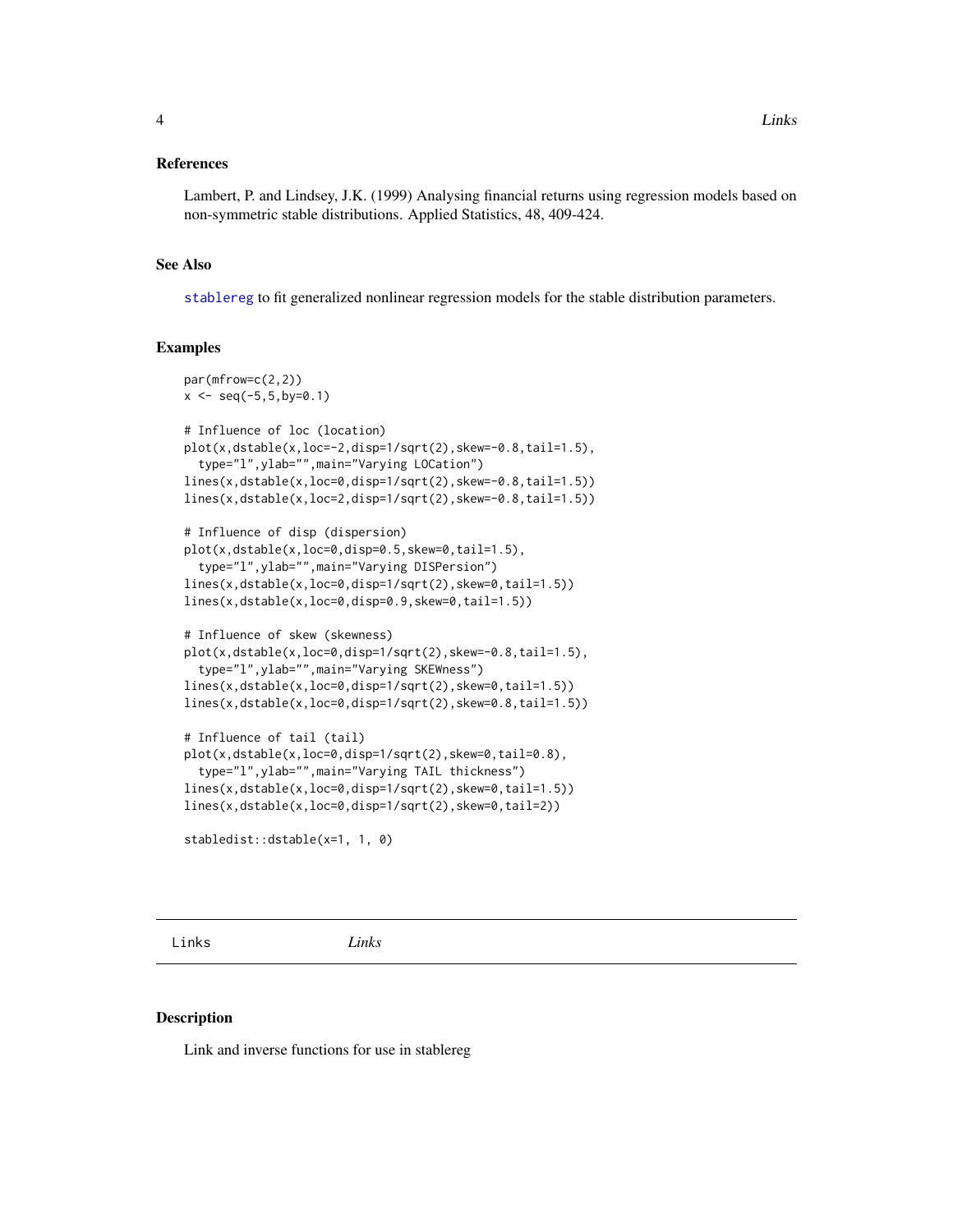<span id="page-4-0"></span>Parameter\_Conversion 5

# Usage

 $loc_g(x)$  $loc_h(x)$ disp\_g(x) disp\_h(x) skew\_g(x) skew\_h(x) tail\_g(x) tail\_h(x)

# Arguments

x the function argument

Parameter\_Conversion *Easy conversion of parameters between stabledist and stable*

# Description

sd2s has stabledist parameter inputs and returns stable parameters. s2sd has stable parameter inputs and returns stabledist parameters.

# Usage

sd2s(alpha, beta, gamma, delta, pm = 1)

```
s2sd(tail, skew, disp, loc, pm = 1)
```
# Arguments

| alpha | the stable dist 'alpha'                                                         |
|-------|---------------------------------------------------------------------------------|
| beta  | the stabledist 'beta'                                                           |
| gamma | the stable dist 'gamma'                                                         |
| delta | the stabledist 'delta'                                                          |
| pm    | default 1; currently only value supported. the stabledist parameterization 'pm' |
| tail  | the stable 'tail' analogous to 'alpha'                                          |
| skew  | the stable 'skew' analogous to 'beta'                                           |
| disp  | the stable 'disp' analogous to 'gamma'                                          |
| loc   | the stable 'loc' analogous to 'delta'                                           |
|       |                                                                                 |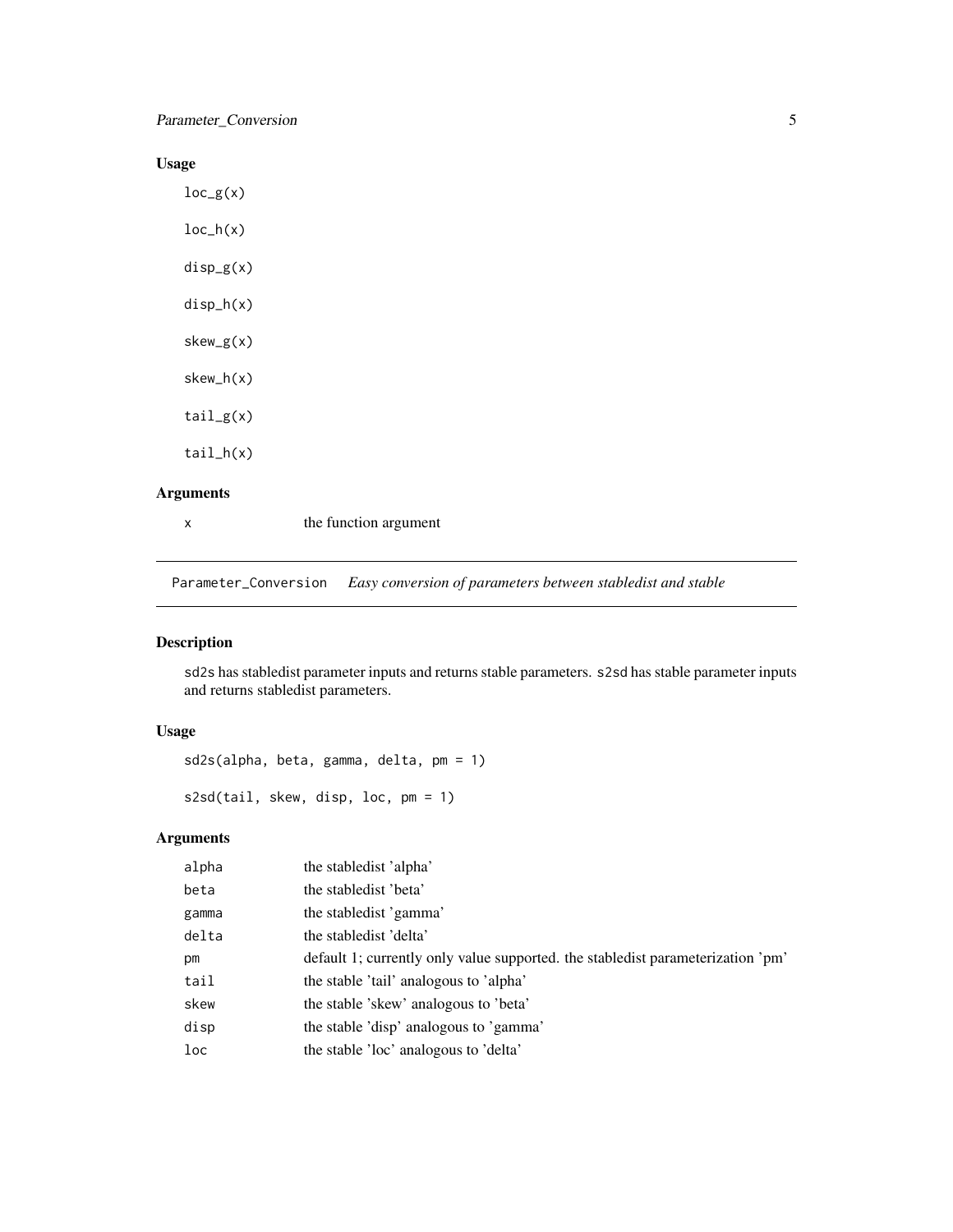# <span id="page-5-0"></span>Details

This is a generic function: methods can be defined for it directly or via the [Summary](#page-0-0) group generic. For this to work properly, the arguments ... should be unnamed, and dispatch is on the first argument.

# Value

What you need. See examples.

### Examples

```
q \le -1# nolan pm=1 parameters:
a \le -1.3b \le -0.4c \le -2d \leq -0.75s <- sd2s(alpha=a, beta=b, gamma=c, delta=d)
stable::pstable(q, tail = s$tail, skew=s$skew, disp = s$disp, loc = s$loc)
stabledist::pstable(q, alpha=a, beta=b , gamma=c , delta=d, pm=1)
sd <- s2sd(tail = s$tail, skew=s$skew, disp = s$disp, loc = s$loc)
stabledist::pstable(q, alpha=sd$alpha, beta=sd$beta , gamma=sd$gamma , delta=sd$delta, pm=1)
```
Parameter\_Conversion\_Nolan\_pm1\_pm0

*Easy conversion of parameters between stabledist and stable*

#### **Description**

pm0\_to\_pm1 has stabledist parameter inputs for pm=0 and returns pm=1 equivalent parameterization. pm1\_to\_pm0 has stabledist parameter inputs for pm=1 and returns pm=0 equivalent parameterization.

#### Usage

```
pm0_to_pm1(a0, b0, c0, d0)
pm1_to_pm0(a1, b1, c1, d1)
```
#### Arguments

| a0             | the stabledist 'alpha' for pm=0 in 'stabledist'   |
|----------------|---------------------------------------------------|
| b0             | the stabledist 'beta' for pm=0 in 'stabledist'    |
| c0             | the stabled ist 'gamma' for pm=0 in 'stabled ist' |
| d0             | the stabledist 'delta' for pm=0 in 'stabledist'   |
| a <sub>1</sub> | the stabledist 'alpha' for pm=1 in 'stabledist'   |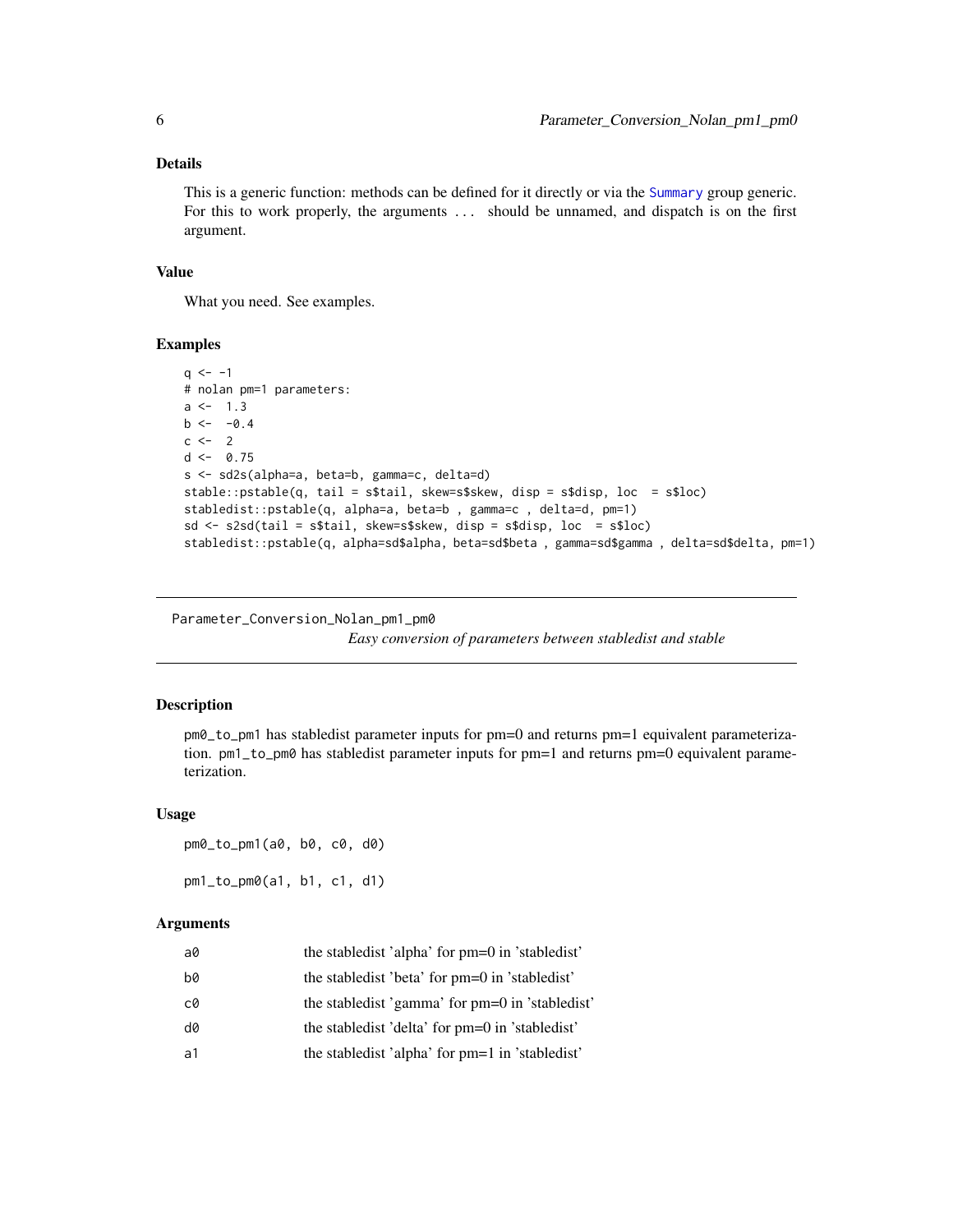#### <span id="page-6-0"></span>stable.mode 7 and 7 and 7 and 7 and 7 and 7 and 7 and 7 and 7 and 7 and 7 and 7 and 7 and 7 and 7 and 7 and 7 and 7 and 7 and 7 and 7 and 7 and 7 and 7 and 7 and 7 and 7 and 7 and 7 and 7 and 7 and 7 and 7 and 7 and 7 and

| b1 | the stable dist 'beta' for pm=1 in 'stable dist'  |
|----|---------------------------------------------------|
| c1 | the stabled ist 'gamma' for pm=1 in 'stabled ist' |
| d1 | the stable dist 'delta' for pm=1 in 'stable dist' |

# Value

What you need. See examples.

# Examples

```
q \le -1# nolan pm=1 parameters:
a1 < -1.3b1 < -0.4c1 < -2d1 < -0.75# Convert to nolan pm=0 parameters:
pm0 <- pm1_to_pm0(a1,b1,c1,d1)
a0 <- pm0$a0
b0 <- pm0$b0
c0 <- pm0$c0
d0 <- pm0$d0
# check:
stabledist::pstable(q, alpha=a1, beta=b1 , gamma=c1 , delta=d1, pm=1)
#> [1] 0.1965513
# only change delta=d0 for pm=0
stabledist::pstable(q, alpha=a1, beta=b1, gamma=c1, delta=d0, pm=0)
stabledist::pstable(q, alpha=a0, beta=b0, gamma=c0, delta=d0, pm=0)
#> [1] 0.1965513
stabledist::dstable(q, alpha=a1, beta=b1 , gamma=c1 , delta=d1, pm=1)
#> [1] 0.0572133
# only change delta=d0 for pm=0
stabledist::dstable(q, alpha=a1, beta=b1 , gamma=c1 , delta=d0, pm=0)
stabledist::dstable(q, alpha=a0, beta=b0, gamma=c0, delta=d0, pm=0)
#> [1] 0.0572133
```
stable.mode *Mode of a Stable Distribution*

# Description

This function gives a reliable approximation to the mode of a stable distribution with location, dispersion, skewness and tail thickness specified by the parameters loc, disp, skew and tail. tail must be in (1,2).

# Usage

stable.mode(loc, disp, skew, tail)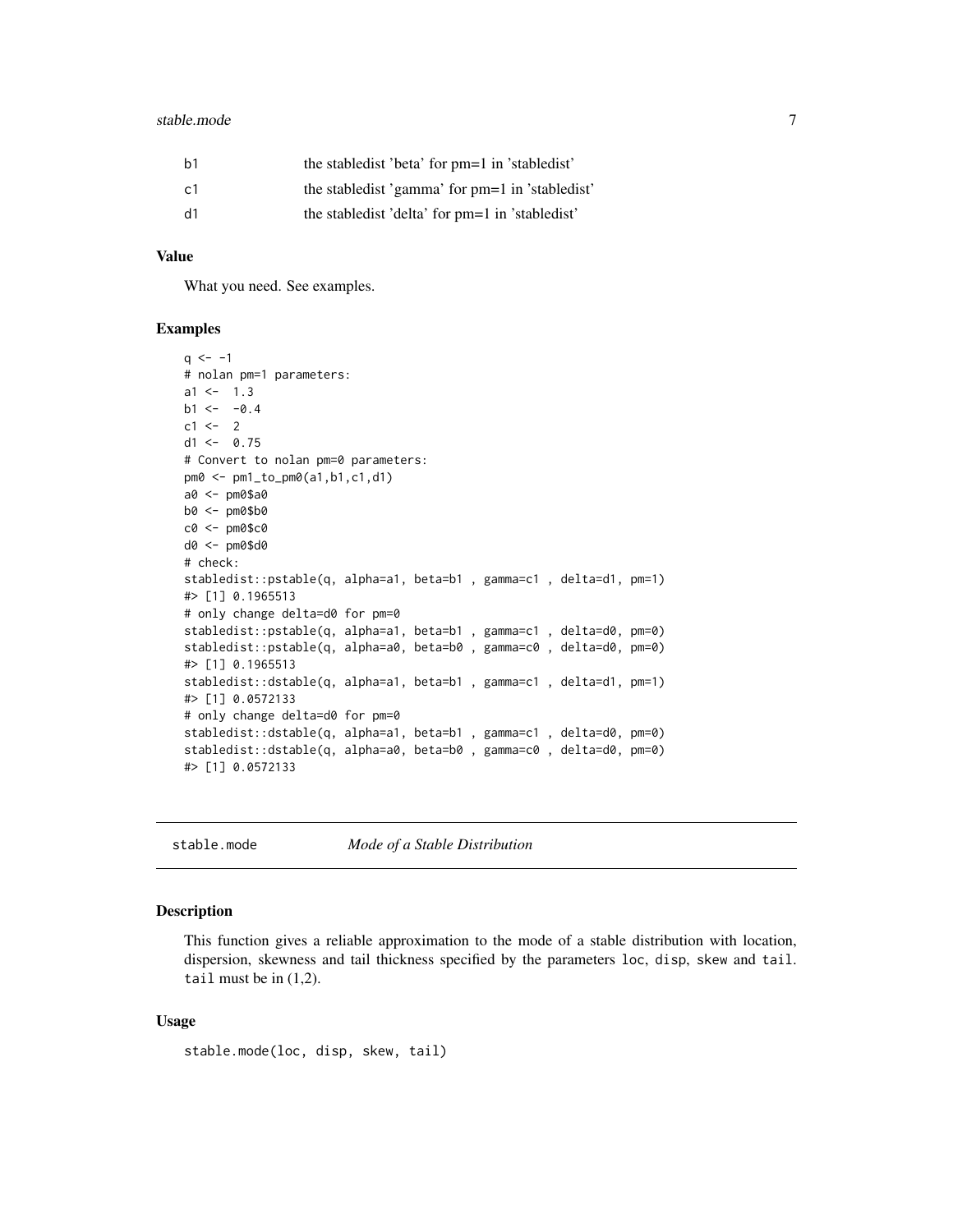#### Arguments

| loc  | vector of (real) location parameters.                             |
|------|-------------------------------------------------------------------|
| disp | vector of (positive) dispersion parameters.                       |
| skew | vector of skewness parameters (in $[-1,1]$ ).                     |
| tail | vector of parameters (in $[1,2]$ ) related to the tail thickness. |

# Details

loc is a location parameter in the same way as the mean in the normal distribution: it can take any real value.

disp is a dispersion parameter in the same way as the standard deviation in the normal distribution: it can take any positive value.

skew is a skewness parameter: it can take any value in  $(-1, 1)$ . The distribution is right-skewed, symmetric and left-skewed when skew is negative, null or positive respectively.

tail is a tail parameter (often named the characteristic exponent): it can take any value in  $(0, 2)$ (with tail=1 and tail=2 yielding the Cauchy and the normal distributions respectively when symmetry holds).

The simplest empirical formula found to give a satisfactory approximation to the mode for values of tail in  $(1, 2)$  is

 $loc + disp * a * skew * exp(-b * abs(skew))$ 

with

 $a = 1.7665114 + 1.8417675 * tail - 2.2954390 * tail^2 + 0.4666749 * tail^3$ 

and

.

$$
b = -0.003142967 + 632.4715 * tail * exp(-7.106035 * tail)
$$

# Value

A list of size 3 giving the mode,  $a$  and  $b$ .

#### Author(s)

Philippe Lambert (Catholic University of Louvain, Belgium, <phlambert@stat.ucl.ac.be>) and Jim Lindsey.

# References

Lambert, P. and Lindsey, J.K. (1999) Analysing financial returns using regression models based on non-symmetric stable distributions. Applied Statistics, 48, 409-424.

# See Also

stable for more details on the stable distribution.

stablereg to fit generalized linear models for the stable distribution parameters.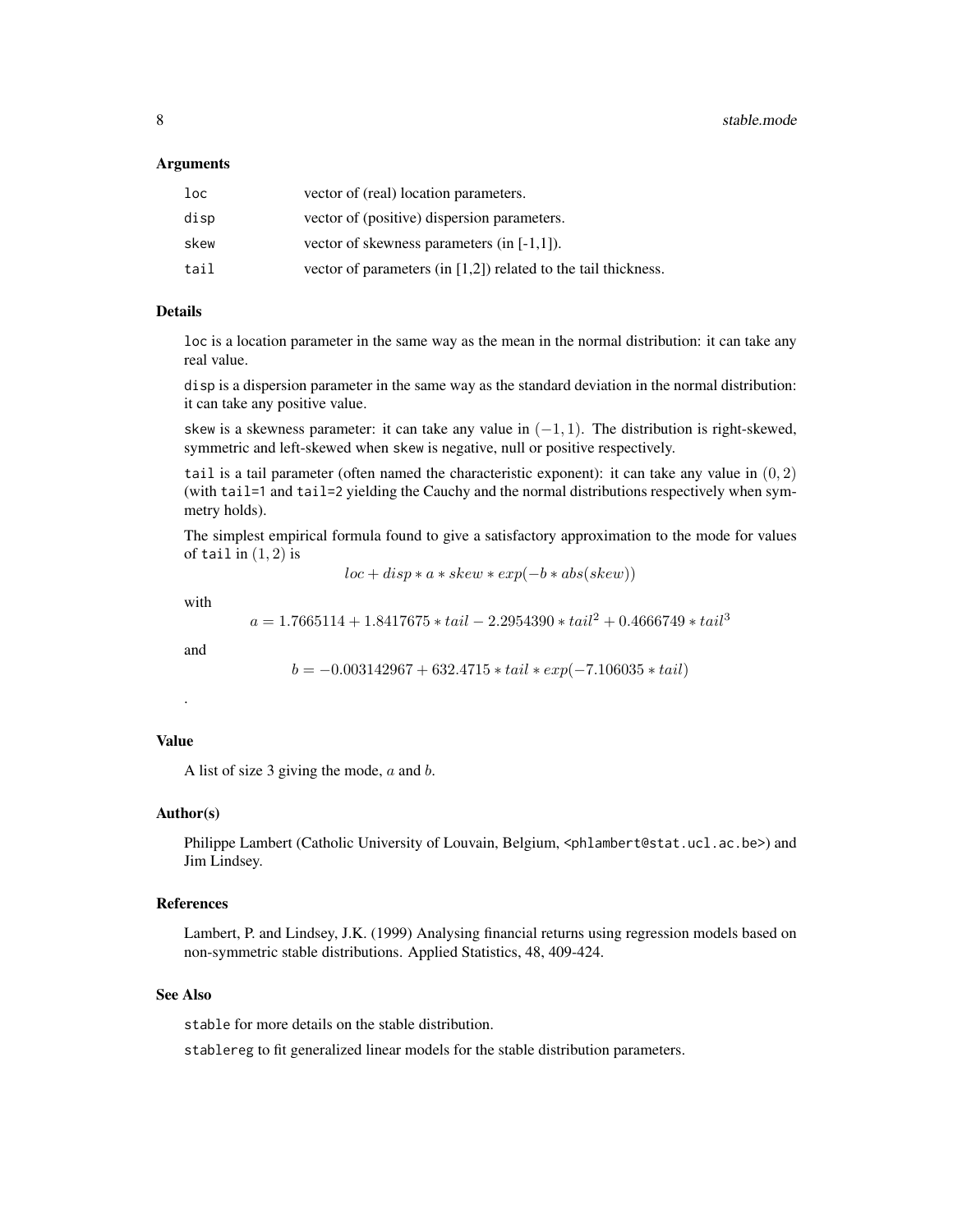#### <span id="page-8-0"></span>stablereg **9**

# Examples

```
x \le - seq(-5, 5,by=0.1)
plot(x,dstable(x,loc=0,disp=1,skew=-1,tail=1.5),type="1",ylab="f(x)")xhat <- stable.mode(loc=0,disp=1,skew=-1,tail=1.5)$ytilde
fxhat <- dstable(xhat,loc=0,disp=1,skew=-1,tail=1.5)
lines(c(xhat,xhat),c(0,fxhat),lty="dotted")
```
#### <span id="page-8-1"></span>stablereg *Stable Generalized Regression Models*

# Description

stablereg fits user specified generalized linear and nonlinear regression models based on the stable distribution to (uncensored, right and/or left censored) data. This allows the location, the dispersion, the skewness and the tails of the fitted stable distribution to vary with explanatory variables.

#### Usage

```
stablereg(y = NULL, loc = 0, disp = 1, skew = 0, tail = 1.5,
 oloc = TRUE, odisp = TRUE, oskew = TRUE, ota1 = TRUE,
 noopt = FALSE, iloc = NULL, idisp = NULL, iskew = NULL,
 itail = NULL, loc_h = NULL, disp_h = NULL, skew_h = NULL,
 tail_h = NULL, weights = 1, exact = FALSE, delta = 1,
 envir = parent.frame(), integration = "Romberg", eps = 1e-06,
 up = 10, npoint = 501, hessian = TRUE, llik.output = FALSE,
 print.level = 0, ndigit = 10, steptol = 1e-05, gradtol = 1e-05,
 fscale = 1, typsize = abs(p0), stepmax = sqrt(p0 %*% p0),
 iterlim = 100)
```
# Arguments

y The response vector or a repeated data object. If the repeated data object contains more than one response variable, give that object in envir and give the name of the response variable to be used here.

> For censored data, two columns with the second being the censoring indicator (1: uncensored, 0: right censored, -1: left censored.)

loc, loc\_h, oloc, iloc

Describe the regression model fitted for the location parameter of the stable distribution, perhaps after transformation by the link function loc\_g (set to the identity by default. The inverse link function is denoted by loc\_h. Note that these functions cannot contain unknown parameters).

Two specifications are possible:

(1) loc is a linear or nonlinear language expression beginning with  $\sim$  or an R function, describing the regression function for the location parameter (after transformation by loc\_g, the link function).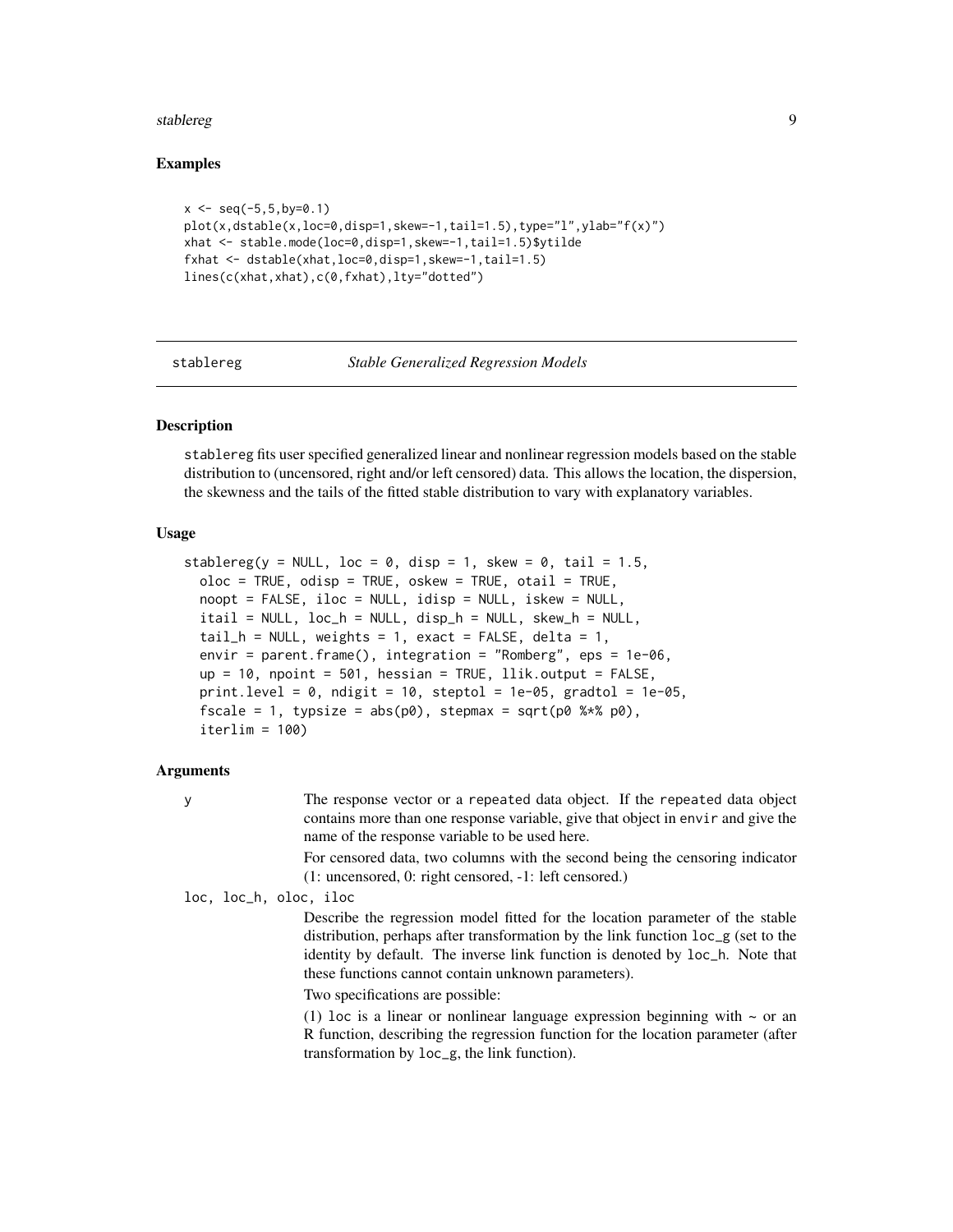iloc is a vector of initial conditions for the parameters in the regression for this parameter.

oloc is a boolean indicating if an optimization of the likelihood has to be carried out on these parameters. If oloc is set to TRUE, a default zero value is considered for the starting values iloc. But if no optimization is desired on the location parameters, i.e. when the likelihood has to be evaluated or optimized at a fixed location, then iloc has to be explicitely specified.

(2) loc is a numeric expression (i.e. a scalar or a vector of the same size as the data vector y, or  $y$ [, 1] when censoring is considered).

If oloc is set to TRUE, i.e. when an optimization of the likelihood has to be carried out on the location parameter, then the location parameter (after transformation by the link function loc\_g) is set to an unknown parameter with initial value equal to iloc[1] or loc[1] when iloc is not specified.

But when oloc is set to FALSE, i.e. when the likelihood has to be evaluated or optimized at a fixed location, then the transformed location is assumed to be equal to loc when it is of the same length as the data vector  $\gamma$  (or  $\gamma$ [,1] when censoring is considered), and to loc[1] otherwise.

Specification (1) is especially useful in ANOVA-like situations where the location is assumed to change with the levels of some factor variable.

disp, disp\_h, odisp, idisp

describe the regression model for the dispersion parameter of the fitted stable distribution, after transformation by the link function disp\_g (set to the log function by default). The inverse link function is denoted by disp\_h. Again these functions cannot contain unknown parameters. The same rules as above apply when specifying the generalized regression model for the dispersion parameter.

skew, skew\_h, oskew, iskew

describe the regression model for the skewness parameter of the fitted stable distribution, after transformation by the link function skew\_g (set to  $\log\{(1 + [1]/(1 - [1])\}$ ) by default). The inverse link function is denoted by skew\_h. Again these functions cannot contain unknown parameters. The same rules as above apply when specifying the generalized regression model for the skewness parameter.

tail, tail\_h, otail, itail

| tail, tail_h, otail, itail |                                                                                                                                                                                                                                                                                                                                                                                                                                                                          |
|----------------------------|--------------------------------------------------------------------------------------------------------------------------------------------------------------------------------------------------------------------------------------------------------------------------------------------------------------------------------------------------------------------------------------------------------------------------------------------------------------------------|
|                            | describe the regression model considered for the tail parameter of the fitted sta-<br>ble distribution, after transformation by the link function $\text{tail}_{\mathcal{B}}$ (set to $\log\{([\cdot, -1) / (2 - [\cdot, ])\}$ )<br>by default. The inverse link function is denoted by tail_h. Again these func-<br>tions cannot contain unknown parameters). The same rules as above apply when<br>specifying the generalized regression model for the tail parameter. |
| noopt                      | When set to TRUE, it forces oloc, odisp, oskew and otail to FALSE, what-<br>ever the user choice for these last three arguments. It is especially useful when<br>looking for appropriate initial values for the regression model parameters, before<br>undertaking the optimization of the likelihood.                                                                                                                                                                   |
| weights                    | Weight vector.                                                                                                                                                                                                                                                                                                                                                                                                                                                           |
| exact                      | If TRUE, fits the exact likelihood function for continuous data by integration<br>over intervals of observation, <i>i.e.</i> interval censoring.                                                                                                                                                                                                                                                                                                                         |
| delta                      | Scalar or vector giving the unit of measurement for each response value, set<br>to unity by default. For example, if a response is measured to two decimals,                                                                                                                                                                                                                                                                                                             |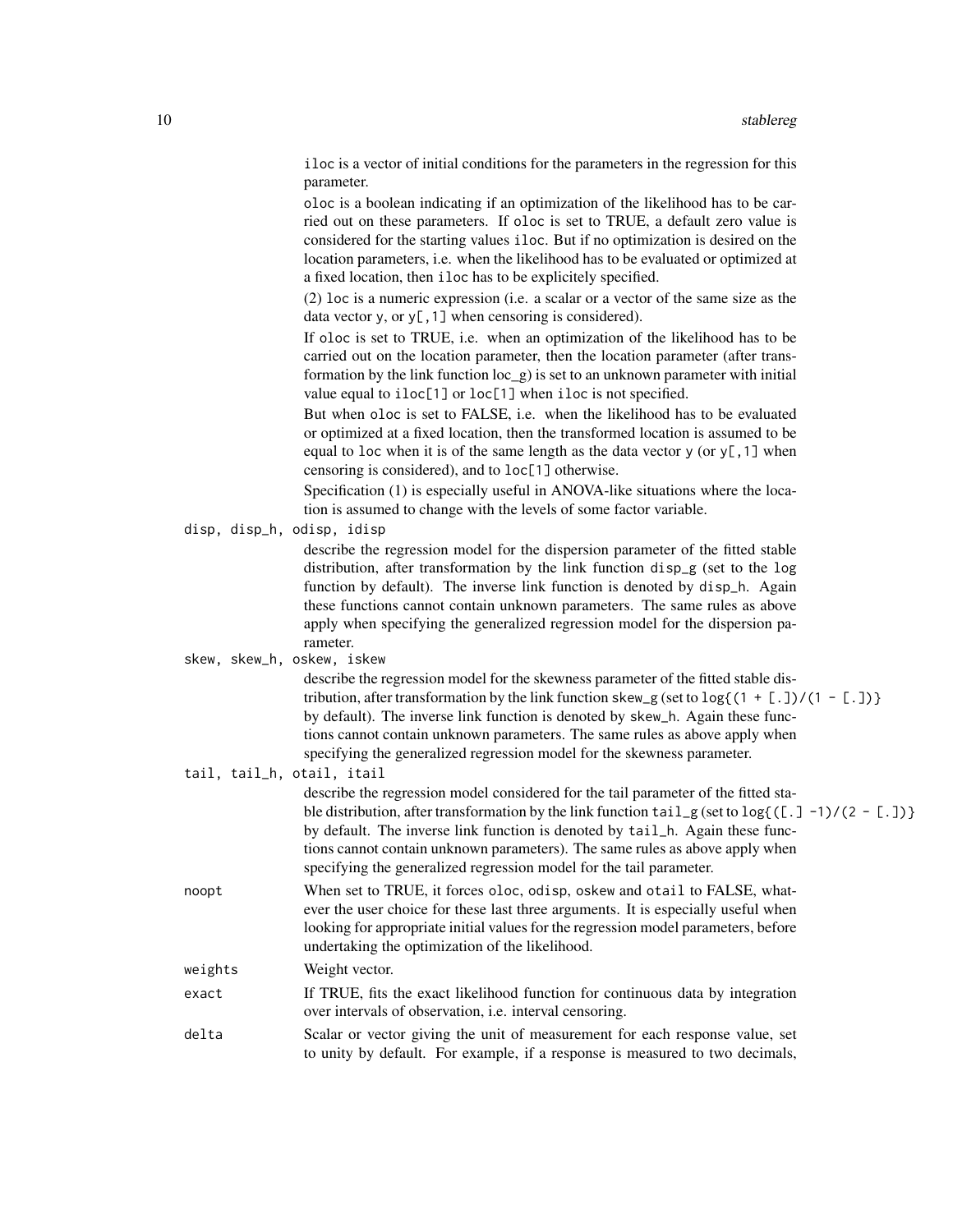<span id="page-10-0"></span>

|                              | delta=0.01. If the response is transformed, this must be multiplied by the Ja-<br>cobian. For example, with a log transformation, delta=1/y. (The delta values<br>for the censored response are ignored.) The transformation cannot contain un-<br>known parameters. |
|------------------------------|----------------------------------------------------------------------------------------------------------------------------------------------------------------------------------------------------------------------------------------------------------------------|
| envir                        | Environment in which model formulae are to be interpreted or a data object of<br>class, repeated, tccov, or tvcov; the name of the response variable should be<br>given in y. If y has class repeated, it is used as the environment.                                |
| integration, eps, up, npoint |                                                                                                                                                                                                                                                                      |
|                              | integration indicates which algorithm must be used to evaluate the stable den-<br>sity when the likelihood is computed with exact set to FALSE. See the man<br>page on stable for extra information.                                                                 |
| hessian                      | Arguments controlling the optimization procedure nlm.                                                                                                                                                                                                                |
| llik.output                  | is TRUE when the likelihood has to be displayed at each iteration of the opti-<br>mization.                                                                                                                                                                          |
| print.level                  | Arguments controlling the optimization procedure nlm.                                                                                                                                                                                                                |
| ndigit                       | Arguments controlling the optimization procedure nlm.                                                                                                                                                                                                                |
| steptol                      | Arguments controlling the optimization procedure nlm.                                                                                                                                                                                                                |
| gradtol                      | Arguments controlling the optimization procedure nlm.                                                                                                                                                                                                                |
| fscale                       | Arguments controlling the optimization procedure nlm.                                                                                                                                                                                                                |
| typsize                      | Arguments controlling the optimization procedure nlm.                                                                                                                                                                                                                |
| stepmax                      | Arguments controlling the optimization procedure nlm.                                                                                                                                                                                                                |
| iterlim                      | Arguments controlling the optimization procedure nlm.                                                                                                                                                                                                                |

# Value

A list of class stable is returned. The printed output includes the -log-likelihood, the corresponding AIC, the maximum likelihood estimates, standard errors, and correlations. It also include all the relevant information calculated, including error codes.

#### Warning

Because of the numerical integrations involved, convergence can be very sensitive to the initial parameter values supplied and to the settings of the arguments controlling [nlm](#page-0-0). If nlm feeds extreme parameter values in the tails of the distribution to the likelihood function, the integration may hang for a long time.

# Author(s)

Philippe Lambert (Catholic University of Louvain, Belgium, <phlambert@stat.ucl.ac.be>) and Jim Lindsey.

# References

Lambert, P. and Lindsey, J.K. (1999) Analysing financial returns using regression models based on non-symmetric stable distributions. Applied Statistics 48, 409-424.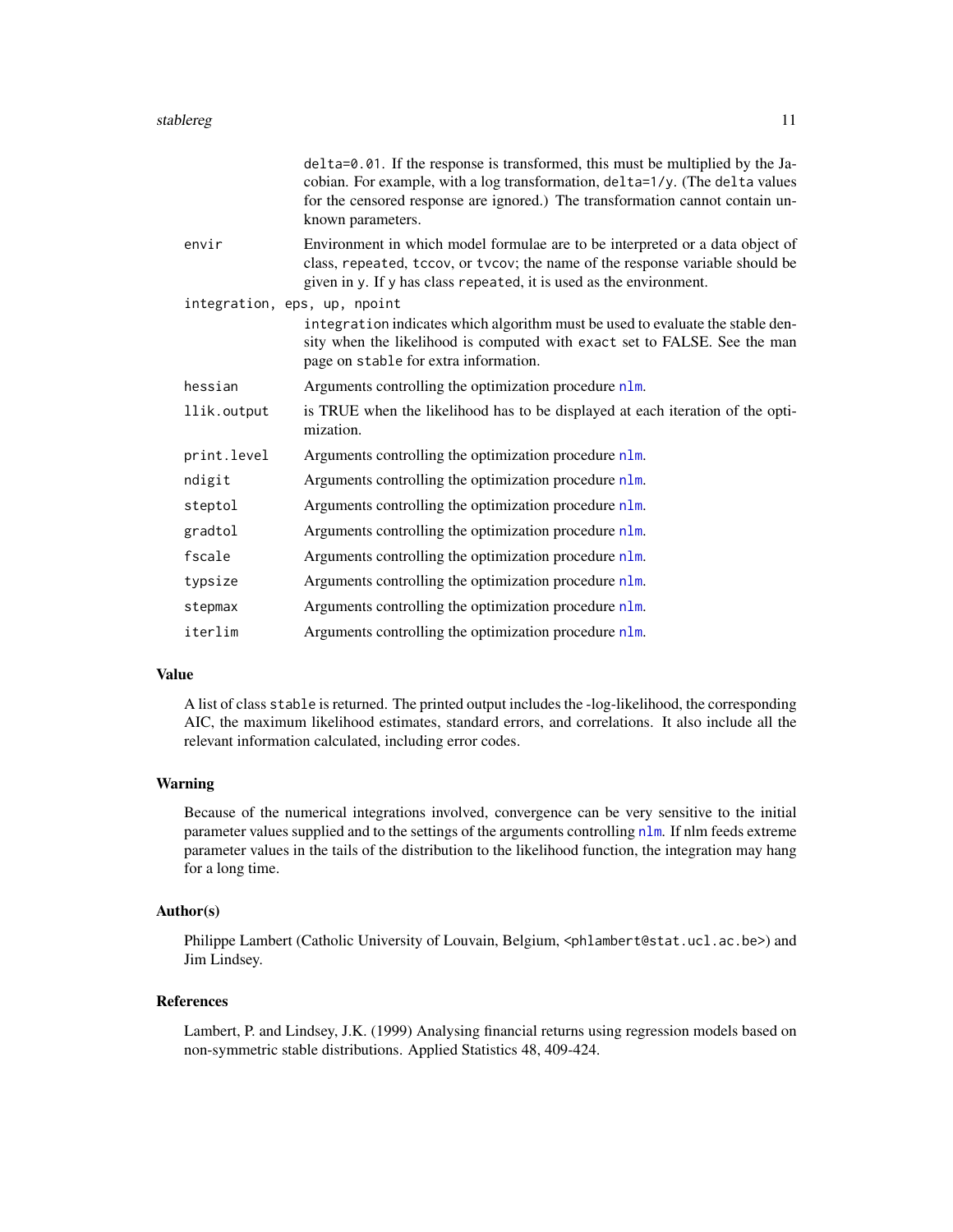# <span id="page-11-0"></span>See Also

[lm](#page-0-0), [glm](#page-0-0), stable and stable.mode.

# Examples

```
## Share return over a 50 day period (see reference above)
# shares
y <- c(296,296,300,302,300,304,303,299,293,294,294,293,295,287,288,297,
305,307,307,304,303,304,304,309,309,309,307,306,304,300,296,301,298,
295,295,293,292,297,294,293,306,303,301,303,308,305,302,301,297,299)
# returns
ret <- (y[2:50]-y[1:49])/y[1:49]
# hist(ret, breaks=seq(-0.035,0.045,0.01))
day \leq seq(0,0.48,by=0.01) # time measured in days/100
x \leq -\text{seq}(1, \text{length}(\text{ret})) - 1# Classic stationary normal model tail=2
print(z1 \leftarrow stablereg(y = ret, delta = 1/y[1:49],loc = -1, disp= -1, skew = -1, tail = tail_g(1.9999999),
iloc = 0, idisp = -3, iskew = 0, oskew = FALSE, otail = FALSE))
# Normal model (tail=2) with dispersion=disp_h(b0+b1*day)
print(z2 <- stablereg(y = ret, delta = 1/y[1:49], loc = \simday,
disp = \sim1, skew = \sim1, tail = tail_g(1.999999), iloc = c(0.003,0),
idisp = -4.5, iskew = 0, oskew = FALSE, otail = FALSE))
# Stable model with loc(ation)=loc_h(b0+b1*day)
print(z3 \le stablereg(y = ret, delta = 1/y[1:49],
loc = \simday, disp = \sim1, skew = \sim1, tail = \sim1,
iloc = c(0.001, -0.004), idisp = -4.8, iskew = 0, itail = 0.6))
# Stable model with disp(ersion)=disp_h(b0+b1*day)
print(z4 \le stablereg(y = ret, delta = 1/y[1:49],
loc = -1, disp = -day, skew = -1, tail = -1,
iloc = 0.003, idisp = c(-4.8,0), iskew = -0.03, itail = 1.6))
# Stable model with skew(ness)=skew_h(b0+b1*day)
# Evaluation at fixed parameter values (because noopt is set to TRUE)
print(z5 <- stablereg(y = ret, delta = 1/y[1:49],
loc = \sim1, disp = \sim1, skew = \simday, tail = \sim1,
iloc = 5.557e-04, idisp = -4.957, iskew = c(2.811,-2.158),
ital = 1.57, noopt=True()# Stable model with tail=tail_h(b0+b1*day)
print(z6 <- stablereg(y = ret, delta = 1/y[1:49], loc = ret ~ 1,
disp = \sim1, skew = \sim1, tail = \simday, iloc = 0.002,
idisp = -4.8, iskew = -2, itail = c(2.4, -4), hessian=FALSE))
```